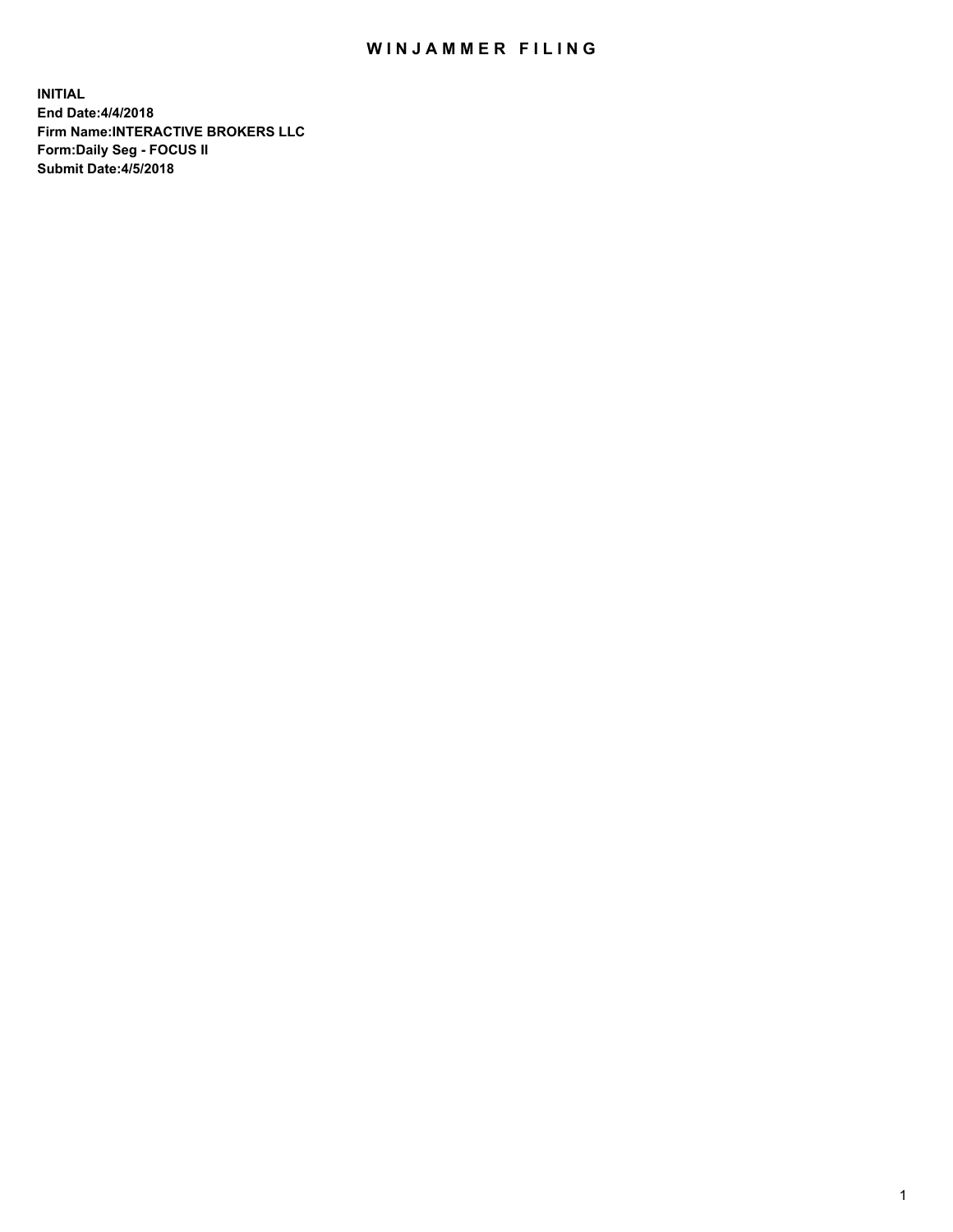## **INITIAL End Date:4/4/2018 Firm Name:INTERACTIVE BROKERS LLC Form:Daily Seg - FOCUS II Submit Date:4/5/2018 Daily Segregation - Cover Page**

| Name of Company<br><b>Contact Name</b><br><b>Contact Phone Number</b><br><b>Contact Email Address</b>                                                                                                                                                                                                                          | <b>INTERACTIVE BROKERS LLC</b><br>James Menicucci<br>203-618-8085<br>jmenicucci@interactivebrokers.c<br>om |
|--------------------------------------------------------------------------------------------------------------------------------------------------------------------------------------------------------------------------------------------------------------------------------------------------------------------------------|------------------------------------------------------------------------------------------------------------|
| FCM's Customer Segregated Funds Residual Interest Target (choose one):<br>a. Minimum dollar amount: ; or<br>b. Minimum percentage of customer segregated funds required:% ; or<br>c. Dollar amount range between: and; or<br>d. Percentage range of customer segregated funds required between:% and%.                         | $\overline{\mathbf{0}}$<br>0<br>155,000,000 245,000,000<br>0 <sub>0</sub>                                  |
| FCM's Customer Secured Amount Funds Residual Interest Target (choose one):<br>a. Minimum dollar amount: ; or<br>b. Minimum percentage of customer secured funds required:%; or<br>c. Dollar amount range between: and; or<br>d. Percentage range of customer secured funds required between: % and %.                          | $\overline{\mathbf{0}}$<br>0<br>80,000,000 120,000,000<br>0 <sub>0</sub>                                   |
| FCM's Cleared Swaps Customer Collateral Residual Interest Target (choose one):<br>a. Minimum dollar amount: ; or<br>b. Minimum percentage of cleared swaps customer collateral required:% ; or<br>c. Dollar amount range between: and; or<br>d. Percentage range of cleared swaps customer collateral required between:% and%. | $\overline{\mathbf{0}}$<br>$\overline{\mathbf{0}}$<br>0 <sub>0</sub><br>0 <sub>0</sub>                     |

Attach supporting documents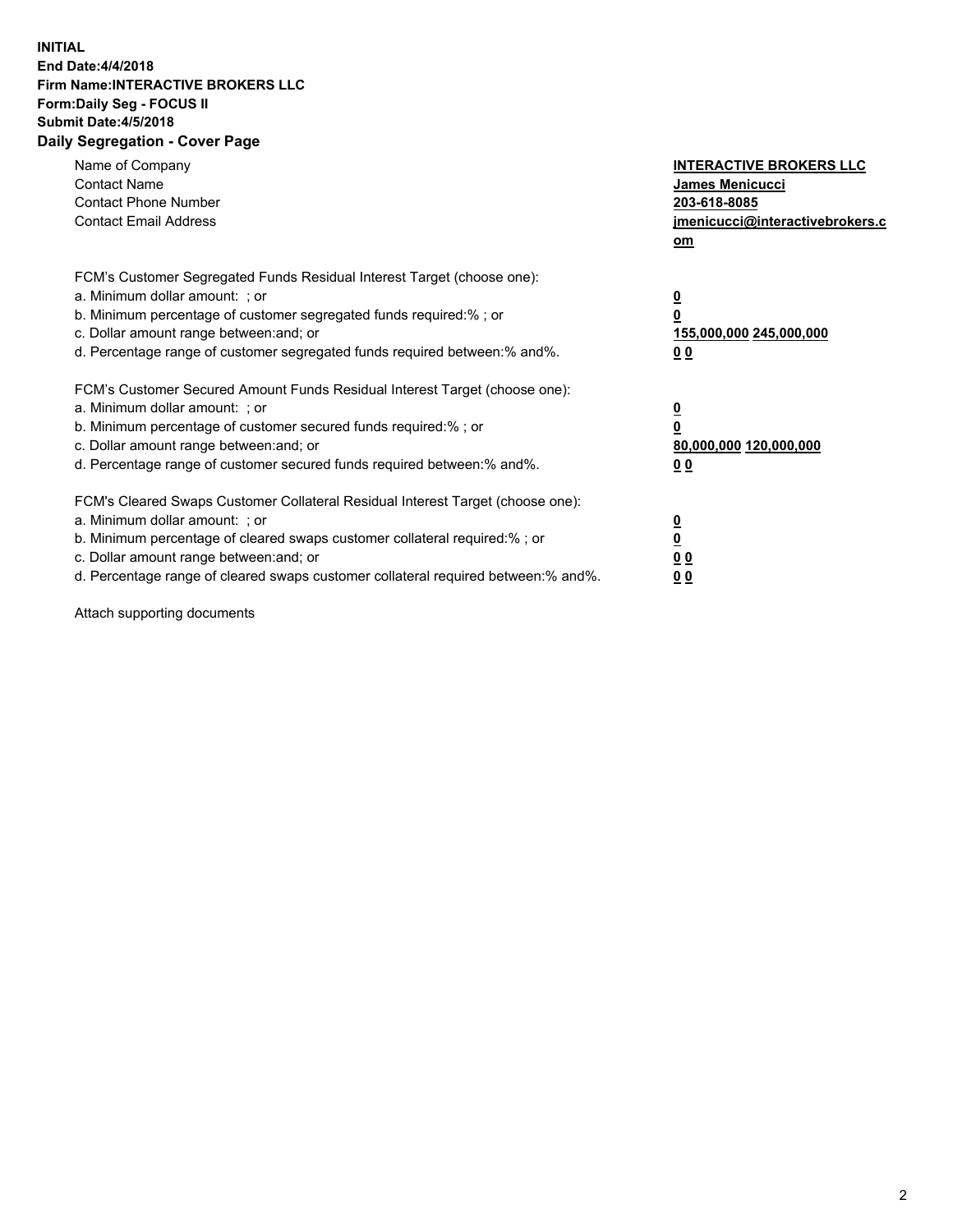## **INITIAL End Date:4/4/2018 Firm Name:INTERACTIVE BROKERS LLC Form:Daily Seg - FOCUS II Submit Date:4/5/2018 Daily Segregation - Secured Amounts**

|                | Daily Ocglegation - Occarea Anioants                                                                       |                                   |
|----------------|------------------------------------------------------------------------------------------------------------|-----------------------------------|
|                | Foreign Futures and Foreign Options Secured Amounts                                                        |                                   |
|                | Amount required to be set aside pursuant to law, rule or regulation of a foreign                           | $0$ [7305]                        |
|                | government or a rule of a self-regulatory organization authorized thereunder                               |                                   |
| 1.             | Net ledger balance - Foreign Futures and Foreign Option Trading - All Customers                            |                                   |
|                | A. Cash                                                                                                    | 451,465,958 [7315]                |
|                | B. Securities (at market)                                                                                  | $0$ [7317]                        |
| 2.             | Net unrealized profit (loss) in open futures contracts traded on a foreign board of trade                  | -18,469,625 <sup>[7325]</sup>     |
| 3.             | Exchange traded options                                                                                    |                                   |
|                | a. Market value of open option contracts purchased on a foreign board of trade                             | 66,338 [7335]                     |
|                | b. Market value of open contracts granted (sold) on a foreign board of trade                               | $-35,516$ [7337]                  |
| 4.             | Net equity (deficit) (add lines 1.2. and 3.)                                                               | 433,027,155 [7345]                |
| 5.             | Account liquidating to a deficit and account with a debit balances - gross amount                          | 2,389 [7351]                      |
|                | Less: amount offset by customer owned securities                                                           | 0 [7352] 2,389 [7354]             |
| 6.             | Amount required to be set aside as the secured amount - Net Liquidating Equity                             | 433,029,544 [7355]                |
|                | Method (add lines 4 and 5)                                                                                 |                                   |
| 7.             | Greater of amount required to be set aside pursuant to foreign jurisdiction (above) or line                | 433,029,544 [7360]                |
|                | 6.                                                                                                         |                                   |
|                | FUNDS DEPOSITED IN SEPARATE REGULATION 30.7 ACCOUNTS                                                       |                                   |
| $\mathbf{1}$ . | Cash in banks                                                                                              |                                   |
|                | A. Banks located in the United States                                                                      | 95,584,202 [7500]                 |
|                | B. Other banks qualified under Regulation 30.7                                                             | 0 [7520] 95,584,202 [7530]        |
| 2.             | Securities                                                                                                 |                                   |
|                | A. In safekeeping with banks located in the United States                                                  | 348,940,810 [7540]                |
|                | B. In safekeeping with other banks qualified under Regulation 30.7                                         | 0 [7560] 348,940,810 [7570]       |
| 3.             | Equities with registered futures commission merchants                                                      |                                   |
|                | A. Cash                                                                                                    | $0$ [7580]                        |
|                | <b>B.</b> Securities                                                                                       | $0$ [7590]                        |
|                | C. Unrealized gain (loss) on open futures contracts                                                        | $0$ [7600]                        |
|                | D. Value of long option contracts                                                                          | $0$ [7610]                        |
|                | E. Value of short option contracts                                                                         | 0 [7615] 0 [7620]                 |
| 4.             | Amounts held by clearing organizations of foreign boards of trade                                          |                                   |
|                | A. Cash                                                                                                    | $0$ [7640]                        |
|                | <b>B.</b> Securities                                                                                       | $0$ [7650]                        |
|                | C. Amount due to (from) clearing organization - daily variation                                            | $0$ [7660]                        |
|                | D. Value of long option contracts                                                                          | $0$ [7670]                        |
|                | E. Value of short option contracts                                                                         | 0 [7675] 0 [7680]                 |
| 5.             | Amounts held by members of foreign boards of trade                                                         |                                   |
|                | A. Cash                                                                                                    | 113,738,072 [7700]                |
|                | <b>B.</b> Securities                                                                                       | $0$ [7710]                        |
|                | C. Unrealized gain (loss) on open futures contracts                                                        | -7,949,312 [7720]                 |
|                | D. Value of long option contracts                                                                          | 66,338 [7730]                     |
|                | E. Value of short option contracts                                                                         | -35,516 [7735] 105,819,582 [7740] |
| 6.             | Amounts with other depositories designated by a foreign board of trade                                     | 0 [7760]                          |
| 7.             | Segregated funds on hand                                                                                   | $0$ [7765]                        |
| 8.             | Total funds in separate section 30.7 accounts                                                              | 550,344,594 [7770]                |
| 9.             | Excess (deficiency) Set Aside for Secured Amount (subtract line 7 Secured Statement<br>Page 1 from Line 8) | 117,315,050 [7380]                |
| 10.            | Management Target Amount for Excess funds in separate section 30.7 accounts                                | 80,000,000 [7780]                 |
| 11.            | Excess (deficiency) funds in separate 30.7 accounts over (under) Management Target                         |                                   |
|                |                                                                                                            | 37,315,050 [7785]                 |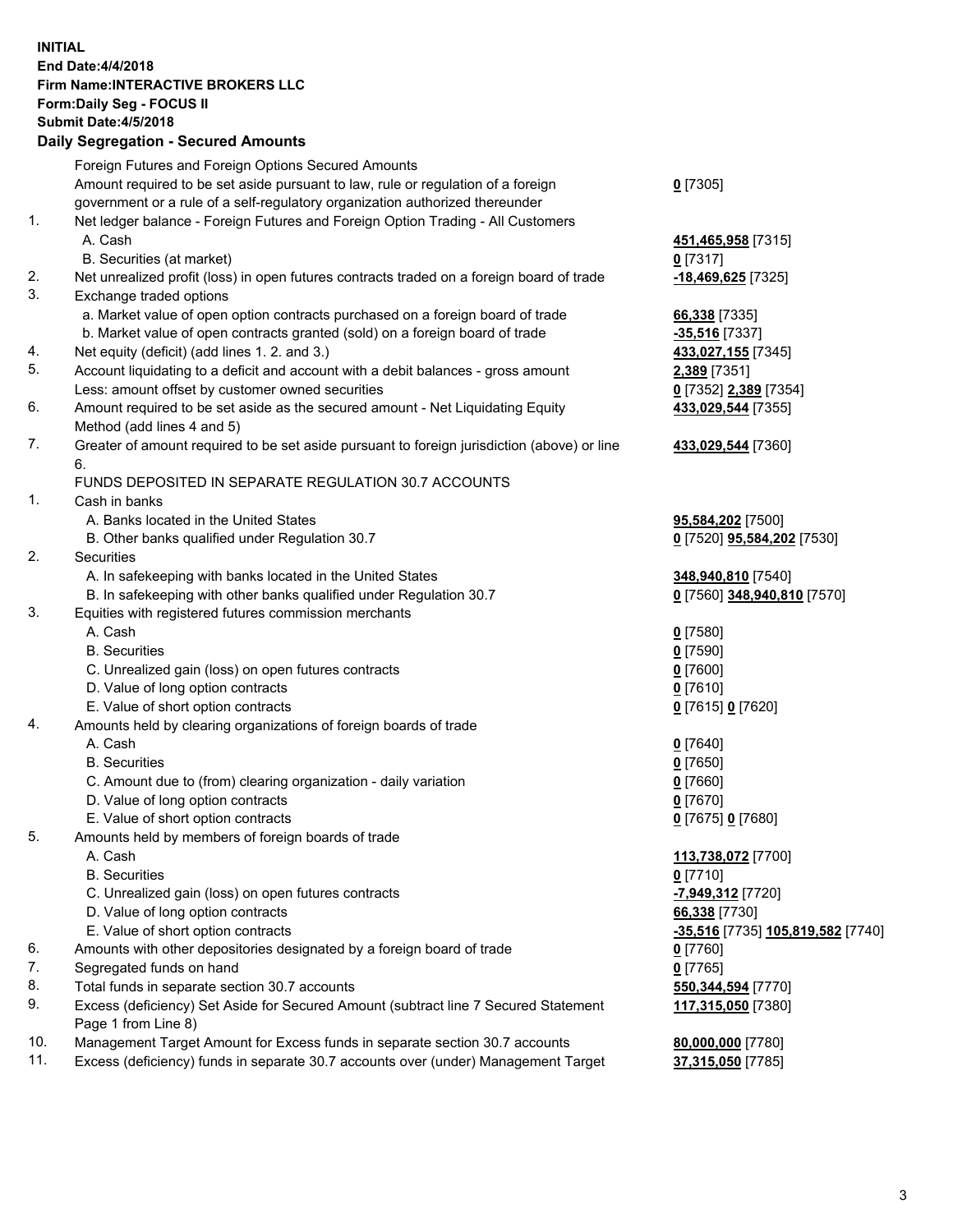**INITIAL End Date:4/4/2018 Firm Name:INTERACTIVE BROKERS LLC Form:Daily Seg - FOCUS II Submit Date:4/5/2018 Daily Segregation - Segregation Statement** SEGREGATION REQUIREMENTS(Section 4d(2) of the CEAct) 1. Net ledger balance A. Cash **4,151,055,158** [7010] B. Securities (at market) **0** [7020] 2. Net unrealized profit (loss) in open futures contracts traded on a contract market **47,342,882** [7030] 3. Exchange traded options A. Add market value of open option contracts purchased on a contract market **225,795,845** [7032] B. Deduct market value of open option contracts granted (sold) on a contract market **-255,883,471** [7033] 4. Net equity (deficit) (add lines 1, 2 and 3) **4,168,310,414** [7040] 5. Accounts liquidating to a deficit and accounts with debit balances - gross amount **308,268** [7045] Less: amount offset by customer securities **0** [7047] **308,268** [7050] 6. Amount required to be segregated (add lines 4 and 5) **4,168,618,682** [7060] FUNDS IN SEGREGATED ACCOUNTS 7. Deposited in segregated funds bank accounts A. Cash **479,619,795** [7070] B. Securities representing investments of customers' funds (at market) **2,768,668,895** [7080] C. Securities held for particular customers or option customers in lieu of cash (at market) **0** [7090] 8. Margins on deposit with derivatives clearing organizations of contract markets A. Cash **21,571,103** [7100] B. Securities representing investments of customers' funds (at market) **1,163,105,598** [7110] C. Securities held for particular customers or option customers in lieu of cash (at market) **0** [7120] 9. Net settlement from (to) derivatives clearing organizations of contract markets **-8,190,912** [7130] 10. Exchange traded options A. Value of open long option contracts **225,605,238** [7132] B. Value of open short option contracts **-255,917,559** [7133] 11. Net equities with other FCMs A. Net liquidating equity **0** [7140] B. Securities representing investments of customers' funds (at market) **0** [7160] C. Securities held for particular customers or option customers in lieu of cash (at market) **0** [7170] 12. Segregated funds on hand **0** [7150] 13. Total amount in segregation (add lines 7 through 12) **4,394,462,158** [7180] 14. Excess (deficiency) funds in segregation (subtract line 6 from line 13) **225,843,476** [7190] 15. Management Target Amount for Excess funds in segregation **155,000,000** [7194] **70,843,476** [7198]

16. Excess (deficiency) funds in segregation over (under) Management Target Amount Excess